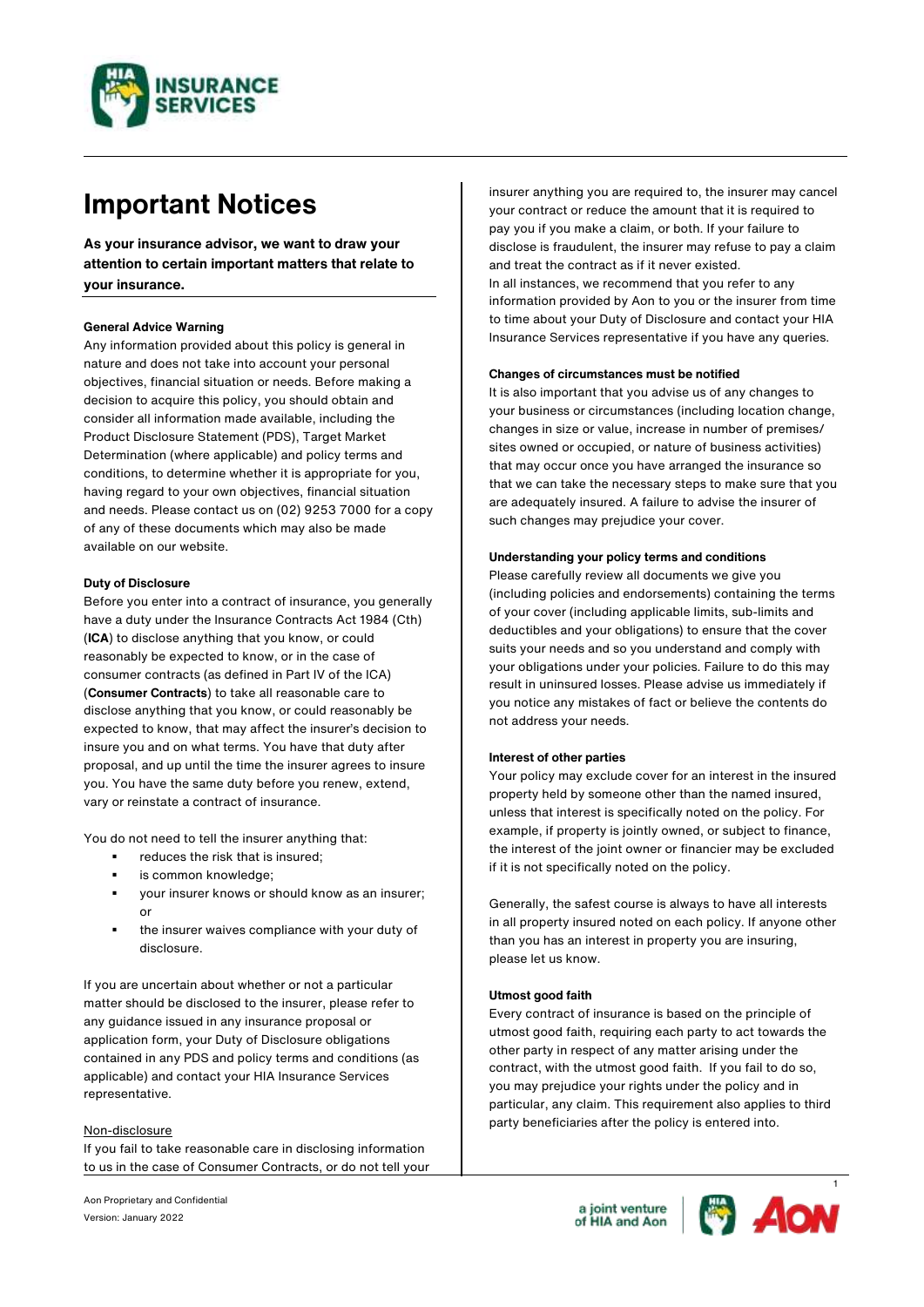

# **Privacy**

HIA Insurance Services is committed to protecting your personal information in accordance with the Australian Privacy Principles under the Privacy Act 1988 (Cth). We collect, use and disclose personal information to offer, promote, provide, manage and administer the many financial services and products we and our group of companies are involved in as set out in th[e Aon Australia](https://www.aon.com.au/australia/legal/privacy-policy.jsp?_ga=2.103999808.1327233814.1635397459-1561684812.1635149679&_gac=1.195824152.1635397459.EAIaIQobChMI07fRoKrs8wIVqZNmAh0ucAhEEAAYASAAEgL4rPD_BwE)  [Group Privacy Statement](https://www.aon.com.au/australia/legal/privacy-policy.jsp?_ga=2.103999808.1327233814.1635397459-1561684812.1635149679&_gac=1.195824152.1635397459.EAIaIQobChMI07fRoKrs8wIVqZNmAh0ucAhEEAAYASAAEgL4rPD_BwE) (Privacy Statement). In order to do this, we may also share your information with other persons or entities who assist us in providing or promoting our services as set out in the [Privacy Statement.](https://www.aon.com.au/australia/legal/privacy-policy.jsp?_ga=2.103999808.1327233814.1635397459-1561684812.1635149679&_gac=1.195824152.1635397459.EAIaIQobChMI07fRoKrs8wIVqZNmAh0ucAhEEAAYASAAEgL4rPD_BwE) Further information about our privacy practices can be located in the **Privacy Statement** available at [www.aon.com.au](https://www.aon.com.au/australia/legal/privacy-policy.jsp?_ga=2.103999808.1327233814.1635397459-1561684812.1635149679&_gac=1.195824152.1635397459.EAIaIQobChMI07fRoKrs8wIVqZNmAh0ucAhEEAAYASAAEgL4rPD_BwE) or a copy can be sent to you on request by your HIA Insurance Services representative.

You may also gain access to your personal information, or modify your privacy preferences, by contacting your HIA Insurance Services representative or Aon's Privacy Officer at:

#### By email: [privacyofficer@aon.com.au](mailto:privacyofficer@aon.com.au)

By mail: Level 33, 201 Kent Street Sydney NSW 2000 By phone: (02) 9253 7000

# **Where your policy contains the following terms and conditions, the following apply:**

#### **Claims Made**

This means that the policy responds to claims first made against you and notified to the insurer in writing during the period of insurance, provided that the originating act or omission occurred after the retroactive date. Where you give notice in writing to the insurer of any facts that might give rise to a claim against you as soon as reasonably practicable after you become aware of those facts, but before the expiry of the period of insurance, the policy will, subject to its terms and conditions, provide cover even if that claim is made after the expiry of the period of insurance.

Directors' and Officers' Liability, Comprehensive Crime, Professional Indemnity, Superannuation Trustees' Liability policies, Molestation sections and some other liability policies are written on a "Claims Made" basis.

# **Occurrence Basis**

This means that the policy responds to claims on the basis of when the incident occurred or when the injury or damage manifested itself, not when the claim itself was received.

Combined General Liability, Industrial Special Risks, Travel, Aviation, Contract Works, Marine policies and some other policies are written on an occurrence basis.

#### **Average or co-insurance**

Property policies and some other policies contain an "average" (sometimes called "co-insurance") clause. This applies if the sum insured of your policy does not cover the full cost of your loss, your claim may be reduced in proportion to the amount of this under insurance. If you do not want average to apply, you must ensure that the level of your insurance is adequate whenever you take out or renew a policy. An average clause may be based on:

- replacement value (i.e. "new for old") in which case you must ensure that your sum insured represents the full cost of replacing the insured property with new property; or
- indemnity value (i.e. "replacement to a similar condition") in which case you must ensure that your sum insured represents the cost of replacing the insured property, taking into account any depreciation.

#### **Non-Admission of Liability & Subrogation**

This policy contains provisions which have the effect of excluding or limiting the insurer's liability in respect of a loss where you have admitted liability or prejudiced the insurer's rights of subrogation. This may occur where you are a party to an agreement which excludes or limits an insurer's rights to recover the loss from another party.

#### **Retroactive Date**

If the policy has a retroactive date, the policy coverage is limited to acts and omissions that occur or are alleged to have been committed on or after that date. For example, if you have a retroactive date of 1 July 2016, the policy will not cover a claim arising from acts or omission occurring prior to that date. Please ensure that the retroactive date you select is sufficient and that you have no uncovered periods.

## **Financial Services Guide**

Please take the time to read ou[r Financial Services Guide](https://www.hiainsurance.com.au/HIAIS/media/HiaInsuranceLive/documents/financial-services-guide-and-terms-of-business.pdf) carefully as it contains some very important information about the products and services HIA Insurance Services provides. It also explains how we and our representatives may be remunerated and contains details of how we manage conflicts of interest and information about our complaints process.